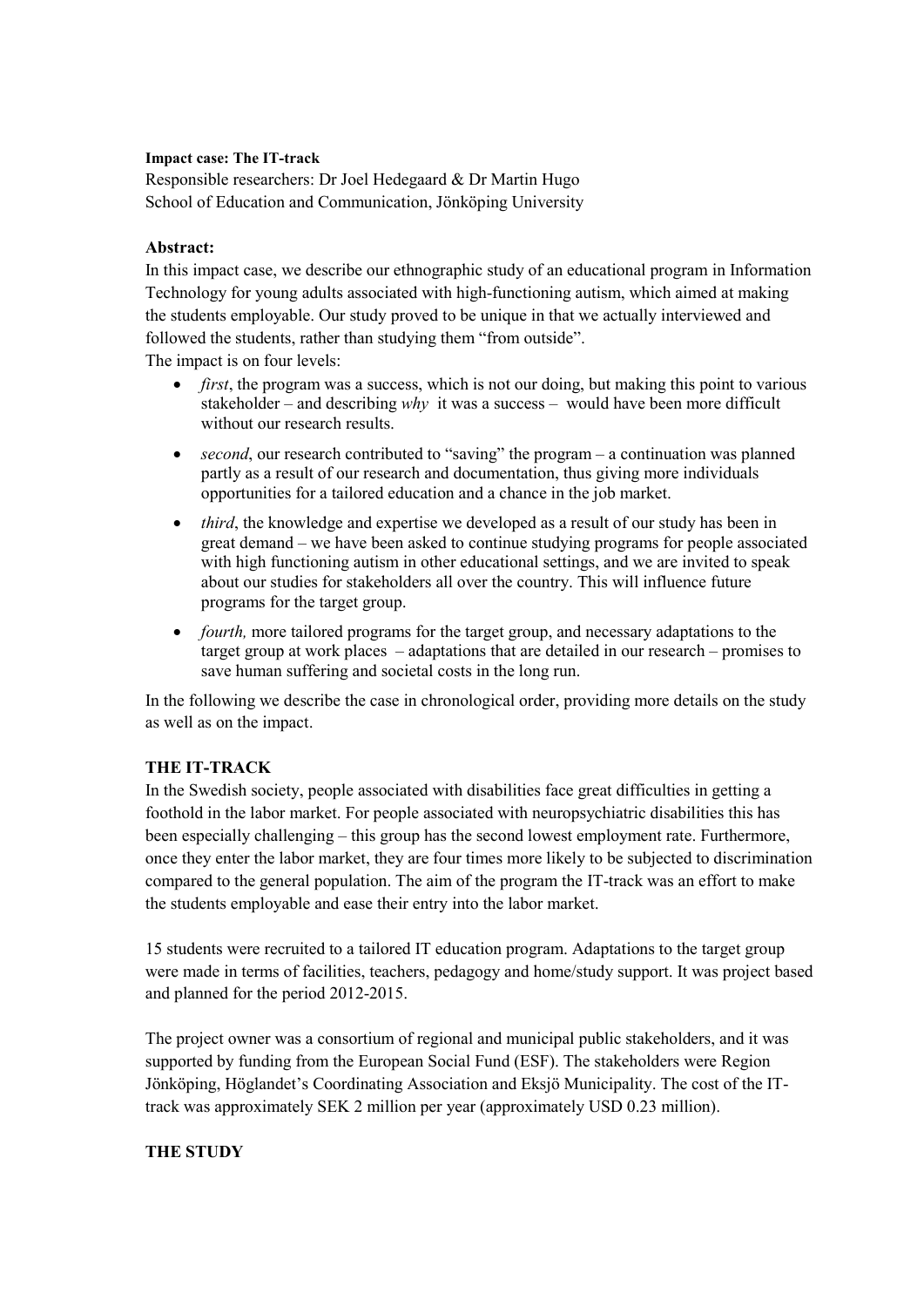The study was inspired by ethnographic methodology, where researchers reside within the environments and situations they want to learn about. We resided in the specific culture of the ITtrack in order to gain knowledge about the students' lived experiences. By taking part in the practice, observing what happens, listening to what is said, and by asking questions, we developed an understanding of the participants' experiences and the learning that took place in this context. The observations in this study were used to enable an understanding of the context, and they also helped us to get to know the prospective interviewees and to develop a trust-based relationship with them that subsequently enabled the interviews. The context of the present study was limited to the delivery of the IT-track in the autumn of 2014 and a follow up study in the autumn of 2016.

Data were collected in four ways: (a) participant observation and natural conversations in the autumn of 2014, (b) 14 research interviews with students, (c) one focus group interview with the staff, and (d) a follow up interview two years later with the occupational therapist/coordinator. Participant observation and natural conversations were conducted by the two researchers together. During the observation period, the experiences of the respondents were shared with the researchers during actual learning situations. Fourteen of the 15 students who were enrolled in the project during the autumn of 2014 took part in interviews that lasted between 20 and 60 minutes.

A focus group interview was conducted with the staff of the IT-track and lasted 80 minutes. A follow up interview was conducted in autumn 2016 with the occupational therapist/coordinator and lasted 60 minutes. Both researchers were present on these two occasions.

# **RESULTS**

#### **1. Results for students and why it worked**

Hedegaard and Hugo found that the design of the IT-track gave the students the opportunity to experience participation and alignment. According to 13 of the students, the IT-track was fully adapted to their needs and circumstances, and they experienced being part of a meaningful and participatory social context for the first time in their lives. Of the twelve students who completed their education, five had made transitions to employment and three held internship places. The study identified several adjustments that were made in the work environment as well as in the outline of the education, that proved successful. Important adjustments included the provision of individual work places, the clear structure of the work that was to be performed, and the creation of an environment where the students were seen, acknowledged, and understood. Because of this training and the adaptations that were made within the educational program, the well-being of the students improved, and their need for home support and medication decreased.

Aside from the students themselves, the positive effects of the IT-track also impacted their families. It is quite common for a person with high-functioning autism, that have difficulties in coping with the traditional educational system and/or getting a job, to continue to live at home with the parents long after entering adulthood. The IT-track offers a practical avenue for the students to move out of their family homes.

#### **2. Saving the program**

When the funding from the European Social Fund expired in 2015, the program was, initially, meant to be shut down. However, the experiences documented in this study were so positive that Eksjö municipality, aided by financing from Region Jönköping, Höglandet's Coordinating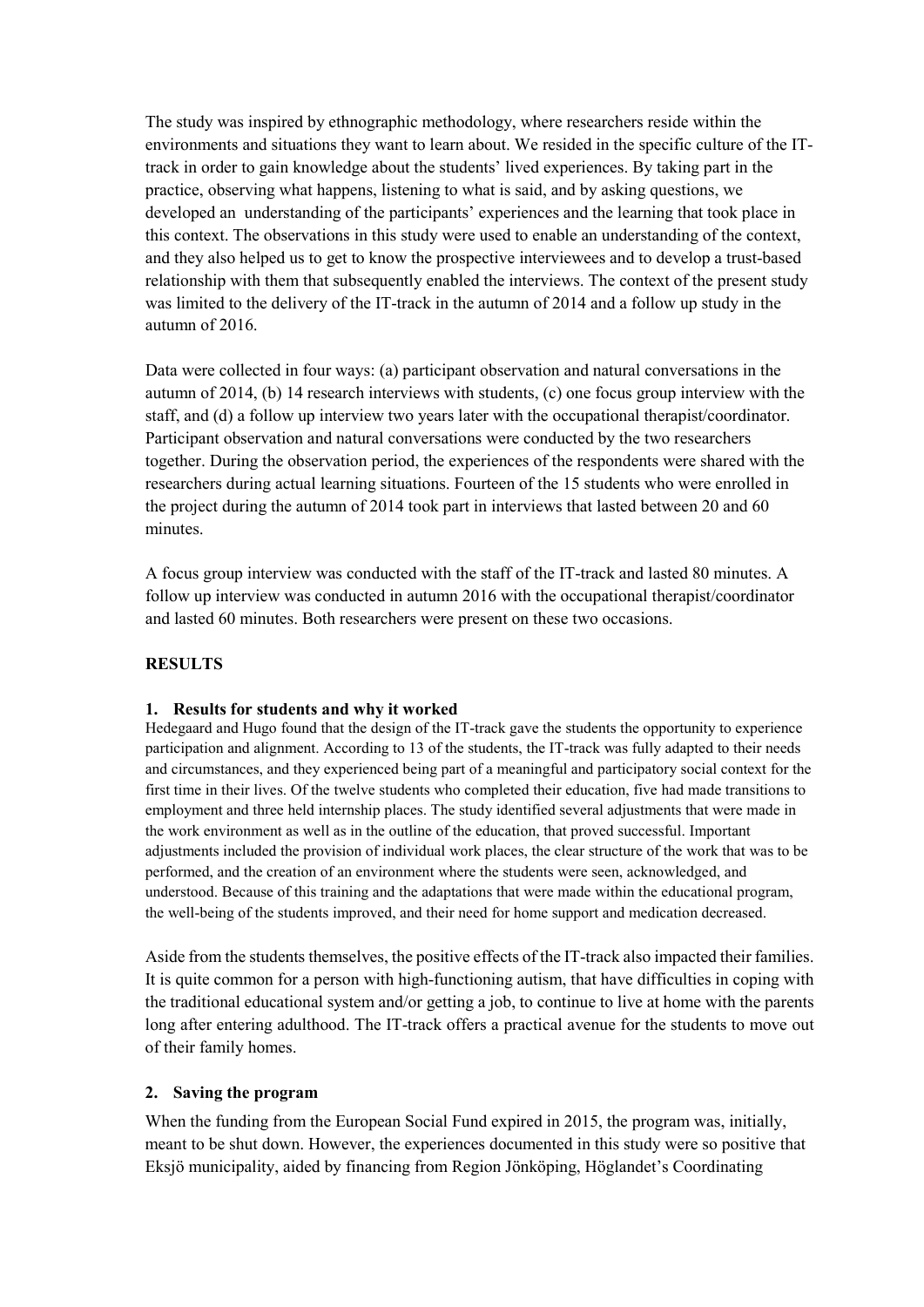Association, Finnvedens Coordinating Association and Södra Vätterbygdens Coordinating Association decided to make the IT-track permanent. These organizations funded the IT-track in 2016 and 2017. This has rendered an opportunity for a new groups of 15 individuals with highfunctioning autism to get education and training that enhances their chance of getting their first job, and that also significantly empowers them and boosts their well-being. Our initial research report was instrumental in making an extension of the program possible.

# **3. Continued demand from society for knowledge**

As an effect of the work with the IT-track, Hedegaard and Hugo now continue their research and have for example completed a study regarding participants with high-functioning autism at the Swedish folk high school/liberal adult education. They have gained interesting and highly promising results from the first study and are now sought-after lecturers on the subject of adjusting education and work environment to enhance the chance of success for this group. They have been invited to several Swedish universities, and to supplementary training programs for teachers and principals, to talk about their results and what efforts are crucial to make this group thrive. They have also been invited to speak at The National Agency for Special Needs Education and Schools and at the large annual Swedish political conference and market-place of ideas, Almedalsveckan in Visby.

## **4. Saving human suffering and societal costs**

The exclusion and discrimination of people associated with disabilities incurs considerable individual and societal costs. Breaking down the alienation of people associated with disabilities so that they can find work in the regular labor market is a major challenge. Besides preventing individual stigmatization, breaking down this alienation is estimated to allow for social savings of between SEK 11-14 million (approximately USD 1.2-1-6 million) for

each young individual that is subsequently included in society. The IT-track has thus already saved very large sums, and any new program or measure taken to ease the integration into the labor market for these people will be highly profitable. We thus foresee tangible results in saving societal costs as well as human suffering as the results of the study become implemented in education and at places of employment.

#### **Voices from the stakeholders**

Eva Klangbeck, development leader and former coordinator for the IT-track

#### **About the impact of the research within the organization:**

With the research, we wanted to see what the differences between the IT track and the student's lives were. We noticed that they changed and learned things but how was their experience of it? We had not believed that social learning would be as important as the theoretical aspect,but it turned out to be significant.

#### **Who has benefited from research within or outside your organization?**

Those who have benefited the most from research are those who have studied, study or want to study on the IT track. This is since we had the help of research, we were able to demonstrate the importance of education. This demonstration, was in turn possible to use when we had to motivate the education's existence, meaning that even more students could benefit from the ITtrack. Today it is a permanent activity.

#### **How significant is the benefit of research within your organization?**